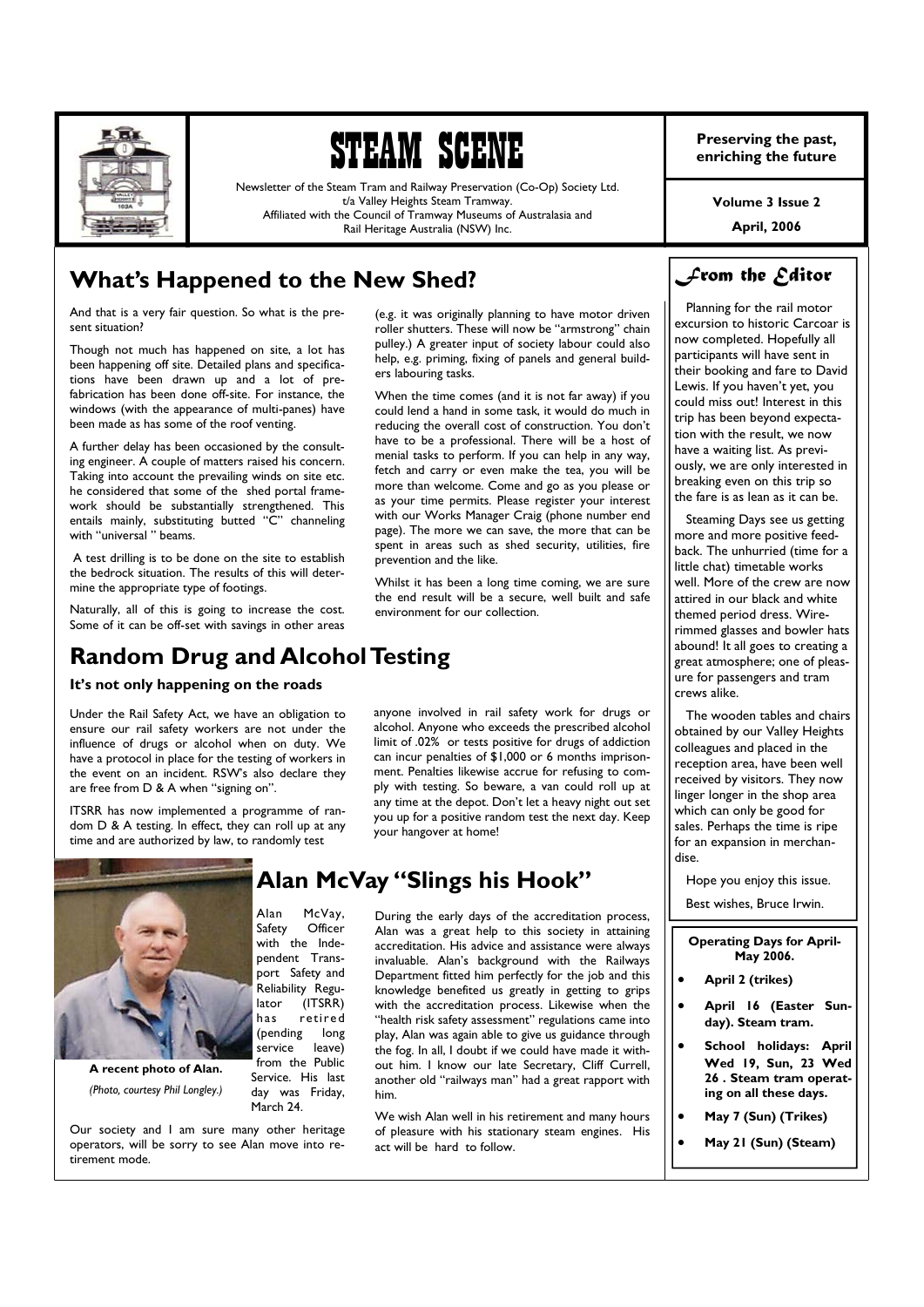# Page 2 **STEAM SCENE**



**Union troops at Alexandria waiting to go into action by train. The O & A Railroad has been taken over by the military.** 

### **Railways at War—The American Civil War**

*The American Civil War (1861-65) is often billed as the "first modern war". When considering the huge toll in life and limb and the prescient developments in weaponry, strategy, administration etc. it is not difficult to see why this is so. It was indeed a "total war". This article gives a very brief summary of the impact of railways in that terrible conflict.* 

 During the 1830's the Liverpool and Manchester Railway conveyed a regiment of soldiers en route to Ireland, 54.7 km. in two hours. Had the troops marched that distance, it would have taken them two days. Thus began an association, the railway and the military, that would last until modern times. The notion of railway mounted war machines and armoured trains was written about as early as 1859 in a British periodical but it was

the advent of the American Civil War that really saw a full scale development of the railways as part of the war machine.

 The South, which had most need of good transportation, was handicapped because, having taken up arms on the principle that out side interference was intolerable, it was reluctant to impose much needed central control over the 113 different railroad companies in its territory. Thus companies that had long resisted the linking of their lines with adjacent railroads continued to do so. When soldiers laid line along city streets to effect such connections, they were abused by the companies and the local populace/

In the absence of central control, it was the con-

federate army officers who began to direct railroad operations. This added yet another obstacle to the efficient functioning of the southern network. The officers, overriding the advice of railroad managers, hindered operations by hoarding empty freight cars for their own possible use. This resulted in trains sent off in one direction without provision having been made for the return of locomotives and rolling stock. Railroaders who dared dissent were threatened with courts-martial.

 The Federal Government did much better than the Confederates, setting a pattern for other governments in future wars. It did not impose army officers as managers. Instead, it gave railroad managers military rank so that they could not be intimidated by regular officers. They were more or less free to balance war needs against railroad necessities. The U.S. Military Railroads Administration was formed to operate those lines built or, as the vital Philadelphia, Wilmington & Baltimore, directly taken over by the government.

 For the South, the cheap structural standards of the U.S. railroads, proved to be especially damaging. With practically no heavy industry in its territory, it was unable to replace worn-out rails and rolling stock. One Northern general, viewing a train proceeding along recently captured Southern track, compared the scene to a fly crawling over a corrugated wash-board! Both sides soon made raids to wreck their enemy's railroads.

 Unfortunately for the South, they had the most difficulty in repairing the acute damage caused.

 The tactical importance of the railroads was recognized quite early at the first major battle. "Bull Run" or "Manassas 1" was won by the South after it had successfully brought up reinforcements by trains that ejected their complements virtually on the battlefield. The South too, was initially most successful in raiding enemy railroads. Stonewall Jackson once managed to surround 56 of the B & O's locomotives. He carried off about 12 of these as trophies, hauling them over the highway with horse teams. The balance were wrecked, thereby closing down B & O's operations for several months.

 As the war progressed, the Northerners became more skilled in railroad destruction. Their Anderson Raid, which became famous as the *Great Locomotive Chase,* was foiled through the tenacity of a southern railroader. The resulting chase ended when the locomotive commandeered by the raiders, ran out of fuel At first, to destroy railroads, raiders simply removed and bent the rails around nearby trees. This proved easily corrected however. A Northern officer was soon telling his men that rails should be rolled up like doughnuts. By the time General Sherman began his march through Georgia, he had been equipped with a machine that heated the rails and twisted them like cork screws. In this condition, they were almost impossible to rehabilitate.

 Another Federal innovation was the Railroad Construction Corps, an army organization that had the responsibility to construct and maintain military railroads. This idea was noted from as far away as Prussia which in imitation, introduced railroad operating regiments.

 Another "first" for the Civil War, was the introduction of armour-protected gun carrying railway trucks. The impetus for these probably stemmed from the iron-clad war ships, the Monitor and the Merrimac. Some armed trains carried sandbags or another form of shielding for the troops on board but this was always the case. In the first few months of the war, troops disdained cover since they were accustomed to tactics best suited to smoothbore musketry. They considered cowering behind cover during combat to be less than many. As the war progressed and the lethality of rifled muskets became all too evident, the former attitude changed more to one of selfpreservation. Iron-clad box cars soon became common. Light artillery pieces were fired from hatches in the "hull" whilst small arms fire in support, was effected through small apertures. These box-cars were only protected from small arms fire. Other trucks were formed with wall of timber over which old railway lines were spiked. Eventually the "railroad monitor" came into being. This was a more sophisticated vehicle with sloping iron sides capable of deflecting light artillery balls. These "monitors" were also equipped with artillery pieces.



**A rail-borne mortar used by Federal forces. A forbear to the likes of "Big Bertha" in the Great War.**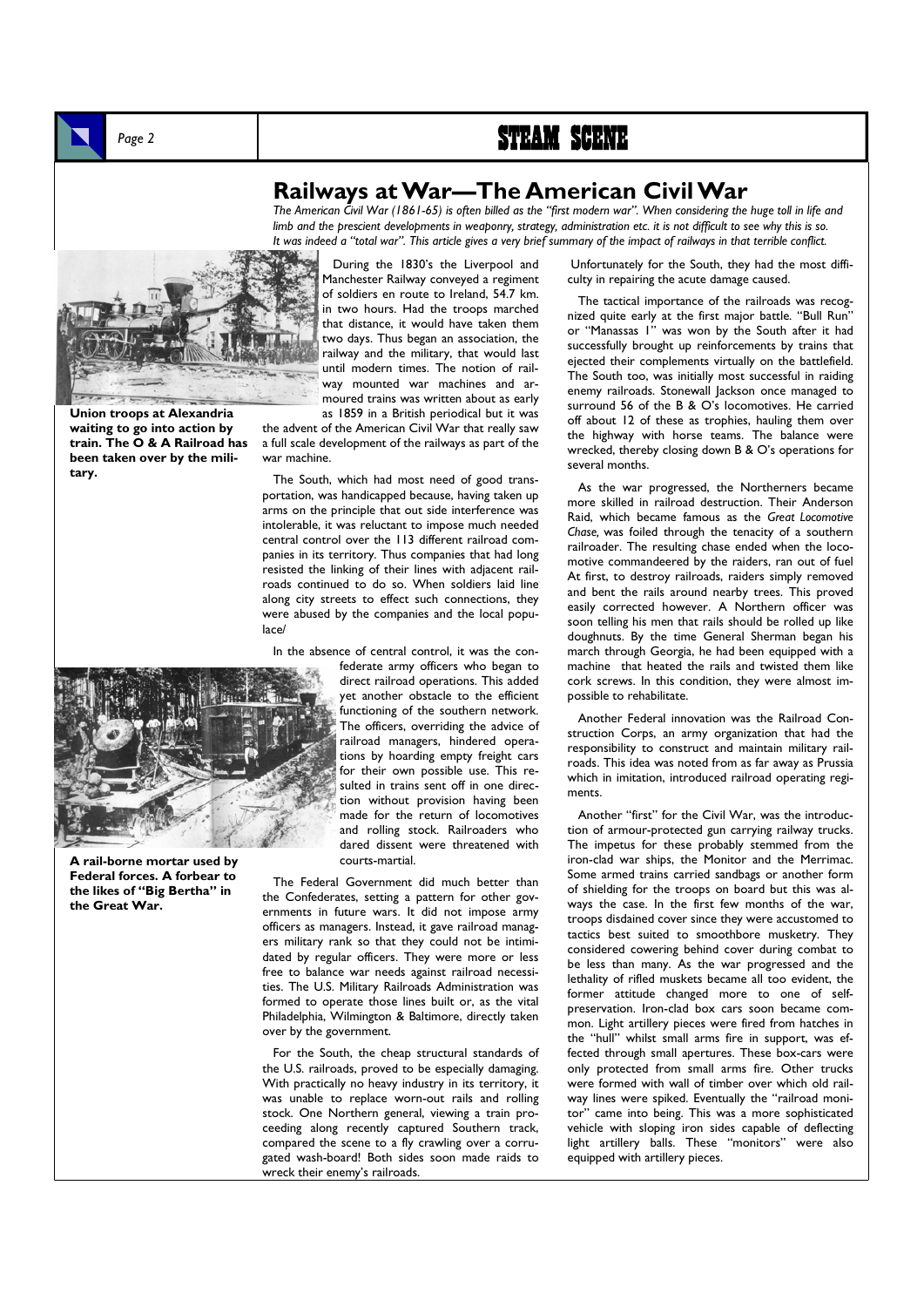### Volume 3 Issue 2 *Page 3*

Rifle cars or rifle "monitors" accompanied the former cars in a formation in which the locomotive formed the centre-piece of the consist. This march order distributed fire-power evenly, providing mutually supportive small-arms and artillery fire with some degree of protection afforded the locomotive. Because of the vulnerability of loco crews in their wooden cabins, the latter were also to become iron-clad.

 While armour might protect rolling stock from projectiles, explosive devices planted in the road bed posed serious threats to trains of all types. These torpedoes (known today as mines) included simple artillery shells with percussion fuses as well as specially constructed pressure-detonated devices filled with gunpowder. When buried in the roadbed under a sleeper, torpedoes could be detonated by a passing train. Some torpedoes, especially those using artillery shells, were capable of lifting locomotives completely off the track and shattering their box-car load. As a counter, some Federal trains pushed flatcars before the main body of the consist. Another method of preventing attacks on Federal Trains was to put Confederate hostages on their trains.

 The humble hand-car also found a niche in the conflict. Because of their relative quiet in operation, they were used to transport important personnel, evacuate

the wounded, r e c o n n o i t e r fluid tactical situations and so on. Some large varieties were capable of carrying armaments. In one instance a<br>large hand-car hand-car carried a tenpounder Parrott gun to duel with much larger



Confederate railroad battery.

 The steam passenger car or all-in-one unit was a recently developed innovation that also gave valuable service in the conflict.

 Civil War railroad operations were characterized by the wide spread use of locomotives and rolling stock to support armies tactically as well as logistically. Americans set precedents for a variety of modern armoured fighting vehicles, including tanks, armoured personnel carriers and engineer vehicles. Self-propelled artillery can also claim direct ancestry from primitive forebears in the Civil War.

**A locomotive comes to grief on the long suffering Orange & Alexandria Railroad.** 

## **Dusk Tram to Sandringham**

*This piece of poetry was found by Peter Stock in an old exercise book. It was written in pencil and was possibly written in the late 1930's. It is possible it may have been written by either the late Gifford Eardley or Len Manny, however it doesn't quite seem to be in their styles. Some of it appeared a bit clumsy in verse and meter so some revision has been done to parts of it. The final stanza has been added by the Editor.* 

#### **Dusk Tram to Sandringham**

Bleak southerlies rage on the wintry street, Beach folk scurrying with frozen feet. Bulging parcels, stuffed string bags, Friday night shopping—spirits sag. And slowly, slowly creeps the queue, Might still be room for a lucky few. Conductor shouts, "Come along, come, Standing room inside for maybe just one".

I prised myself in and got hold of a grip, To give support through lurch and slip. Then groaning noises underneath, Wild shuddering beyond belief! A warning shouted, "Hold on tight!" Metallic clanking in the failing light. And then she moved—a steaming hulk, A hissing, groaning, seething bulk. With grinding wheels and singing steel, Vibrations all aboard could feel.

Matrons, broad, take all the seat The rest are jam-packed on their feet. The southerly lashes the outside seated, To conductor and all, its punishment meted. The tram it storms around the Grey Street bend, Spewing cinders and prime in oily blend. Their fleeing motes into your eye, Children awestruck, horses shy.

Onto Rocky Point Road she flew, As if possessed by demons new. Rocking, whistling, bumping clanging, Folk like coffin clappers hanging. Through points and joints we lurch to a halt, I Loose my grip, "Sorry Ma'am, my fault." Standees, off balance, begin to stumble, Those seated, glare and whinge and mumble. Then off again with many repeats, At last those standing, have some seats. With screeching whistle and chiming gong, Away we go with a lessening throng. To soon it's time to disembark, The young enjoyed the driver's lark. Seeming driven through the gates of Hell, We grind to a halt at the "Wales" hotel.

Midst swirl of steam and shaft of light, I turn to watch it cleave the night. Alas! 'twill shortly come to an end, Trolley wires span around the bend.



**Motor and three trailers at Clareville Ave. Sandringham, 1937.**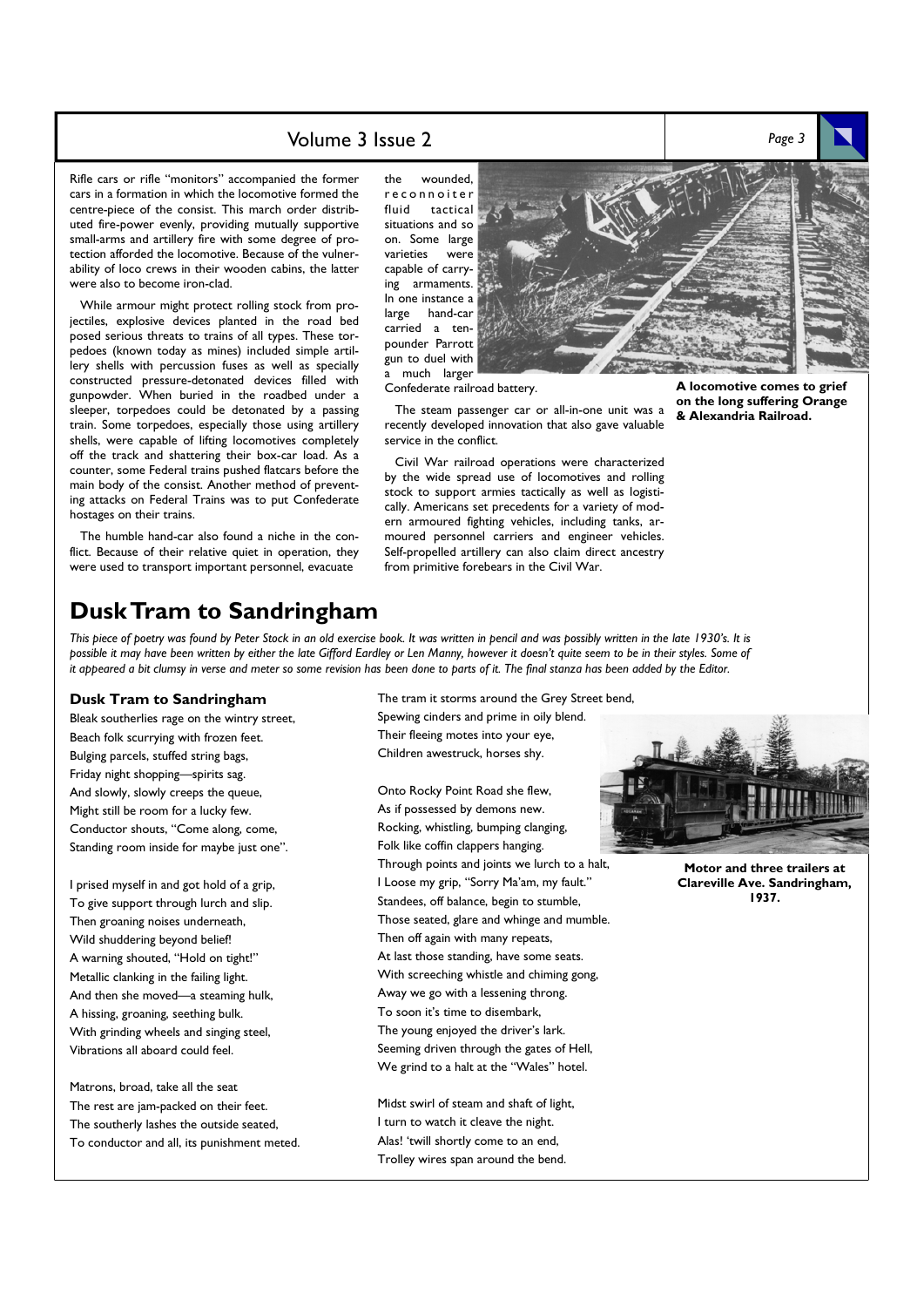### **When Terror Rode the Trams**

*We tend to regard terrorist activities as a modern day occurrence. In reality, terrorism in one form or other has been with us for centuries. The incident that occurred at Tottenham (UK) 97 years ago last January, certainly brings home an important fact. Terrorism with all the violence and alarm we associate with it today, was in no less measure, present at that horrific event, nearly one hundred years ago.* 



**P.C Tyler and his funeral procession. The cortege is deckedout in full mourning as befitting the circumstance of the officer's passing and the times.** 



**A double and a single decker tram in vogue on the Metropolitan Electric Tramway Co. line at the time of the "Tottenham Outrage".** 

Jacob Lepidus were two Latvian anarchists. Prior to arriving in England, they had attempted to blow up the President of France. Events unfolded quickly on January 23, 1909. At the Corner of Totten-

Paul Hefeld and

ham High Road and Chesnut Road Tottenham, Hefeld and Lepidus lay in wait, armed with pistols. Their quarry was a chauffeur-driven car carrying the wages destined for Schurrman's rubber factory. The payroll was under the charge of a sole wages clerk. As the car drew up, the pair sprang into action seizing the wages bag, shooting at the driver in the process. A passing stoker tried to restrain Lepidus but was shot in the attempt. The shots brought reserve constables William Tyler and Albert Newman running from a nearby police station. With cash bag in hand, the pair of anarchists fled, closely followed by the constables. Tyler and Newman were later joined by other officers from the section house who pursued on bicycles. Thus began a chase that was eventually to cover over six miles.

At Mitchley Road Mission Hall, PC Newman urged the severely shaken chauffeur to try and run down the gunmen with the wages car. In response, Lepidus and Hefeld shot and injured Newman and the chauffeur. Ten year-old Ralph Joscelyne, caught up in the affray, attempted to seek cover behind the wages car. He was shot. Rushed to hospital he was pronounced dead on arrival. Back in the chase, the police (whose gun cupboard had been locked and the key mislaid) reportedly borrowed at least four hand-guns from passers-by in the street, while other armed citizens joined in the chase. Meanwhile, police at the station broke into the arms cupboard to bring official arma-

ments into play.

At a railway bridge leading to Tottenham Marshes, PC Tyler took advantage of the wall cutting off the gunmen's view, to race over ground and catch them up. "Come on, give in. The game's up!" he shouted. Hefeld deliberately shot him in the face at point-blank range. Tyler bled to death in the scullery of a nearby cottage.

To look at the chase from this point in time, it took on an almost "Keystone Cops"

element except that the bullets, blood and death were a reality. In desperate flight, the two anarchists commandeered a passing tram.

A horse drawn tramway had reached Tottenham from London by 1881. In 1885, Merryweather steam trams were operating through Tottenham to Ponder's End. Horse power was reverted to in 1891 for various reasons. Under the auspices of the Metropolitan Electric Tramways Co. the line through Tottenham was electrified in 1904.

Returning to the chase, the tram conductor was forced to drive the tram on account of the driver having secreted himself upstairs. On seeing the hijack of the tram, the police promptly commandeered another tram which was approaching on another line from the opposite direction. Ordering the driver to reverse, they pursued the gunmen, exchanging a fusillade of ineffective shots with the fleeing tram. With quick thinking, the conductor of the first tram got rid of his unwanted passengers by warning them there was a police station just around the next corner. The two tumbled out of the tram and commandeered a parked milk van. This they immediately wrecked whilst trying to corner it too fast. Frustrated, they then stole a parked greengrocer's van. Desperately trying to lash the horse on, it could only manage the slowest of ambles. The pair, in their haste and panic had forgotten to release the brake! Abandoning this van, the two men then ran along a path alongside Chingford Brook. When the path petered out, they found themselves trapped by a high fence. Lepidus scrambled over but Hefeld was exhausted and not in the event of climbing over the fence. Seeing the futility of his situation with police officers in close pursuit, Hefeld turned his gun and shot himself in the head. Lepidus meanwhile, locked himself in the bedroom of a nearby cottage. Using his last bullet, he fatally shot himself as police officers were breaking down the door, firing shots through it simultaneously. Thus ended the "Tottenham Outrage" during which over 400 rounds were fired, two people murdered and twenty-one others injured. Hefeld, still alive, was taken to hospital, where he refused to speak until he died three weeks later. Just prior to his demise he made the uninformative remark, "My mother is in Riga."

A collection of  $£1,055$  was subsequently raised for PC Tyler's widow. The King's Police Medal was instituted in recognition of the gallantry of those officers who had pursued the murderous pair. The outrage subsequently provoked considerable influence on public and police perception of immigrants and the international "left". It also inspired some misplaced anti-semitism.

*Acknowledgement to: (1) Ferry Lane Local History Web site. (2) Jeff Cooper's Commentaries 2005. (3)London's Trams and Trolley Buses © 1977.*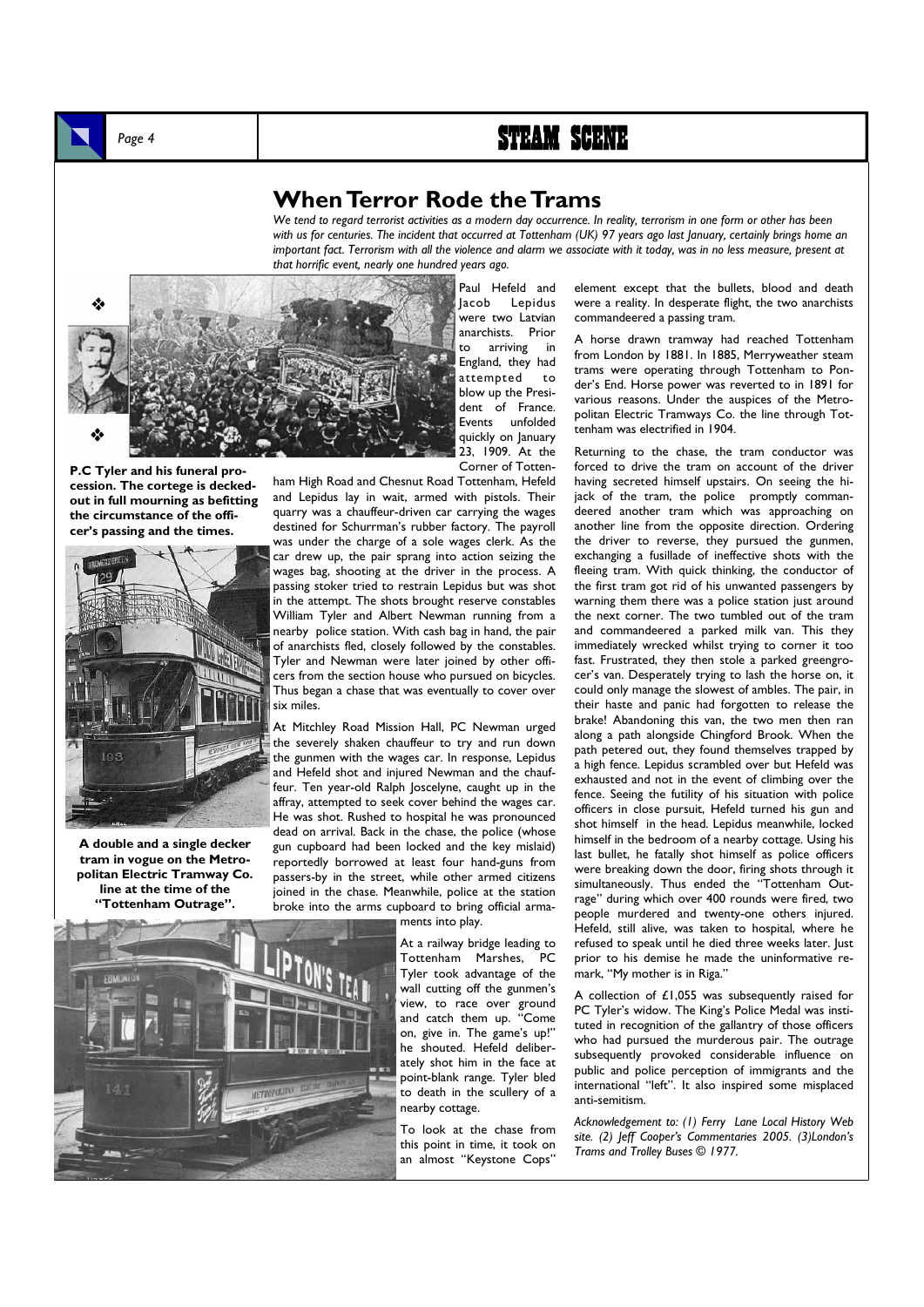Volume 3 Issue 2 *Page 5* 

### **Small exhibits– a new initiative**

The enclosed leaflet makes a plea for support funding to acquire small exhibit material.

Unlike many museums, our collection of ephemera, memorabilia etc. is almost negligible. Most of the items in the past were held by members as part of their own private collections or in trust for the society as we had no where suitable to display them. The depot at Parramatta Park certainly did not lend itself to small exhibit display and just as well as it turned out!

We do have the Frank Moag photo collection which is invaluable in itself but not a lot otherwise.

Recently we have been able to secure some items from a private collector, but it has cost money,

despite some substantial help from one of our members.

We would like to develop a small exhibits display in

### **Through Braking on 93B**

Everyone was quite anxious to see steam raised on the motor on our steaming day of February 19. The anxiety of course, was to see how well all the brake plumbing installed on the "B" car performed, when the vacuum brake ejector was applied.

We need not have been concerned. With the first application, the gauge on the motor registered just over 20 inches of vacuum (old scale). On checking the gauge installed underneath the car, a corresponding level was registering. When the new shutoff cock at the leading end was closed, the car gauge registered a very slow dissipation of the vacuum. The system was pronounced an outstanding success

### **A Vignette from the Vault A tale of being "hampered".**

Following on from last issue's article on Railway Dining Menus etc. Peter Stock related a story about railway hampers.

The late Len Manny was a member of our society and former treasurer. He was chaplinesque in appearance, a great railway traveller and raconteur. Despite his small stature and cheerful nature, he was not one to be dallied with or put "one over" on.

Len and Peter Stock did a railway tour of Tasmania some 43 years ago. Food hampers in those times were of the cane basket variety upon which you paid a deposit on receiving. This deposit was refunded at the next RRR you stopped at. Len and Peter bought a proper environment for the education of the public. It will not be a large display but we are aiming for it to be a quality presentation. This will be aided by the use of proper display cases that have been gifted to the Valley Heights museum. Appropriate conservation advice from our friends at the Power House Museum and Museums and Galleries (NSW) will be sought to make sure we get it right. After all, most paper and fabric items that we now have, range in age from 70 to over 100 years old. If they are not conserved correctly, they will not survive another 10 years let alone another 70 or so years.

If you have some item that would be suitable for display, get in touch and a suitable ar-

rangement can be made, be it on loan or an outright gift. The item will be properly<br>registered provenanced and acknowlprovenanced and acknowledged.

**BROKEN** 

**A Broken Hill system trailer car destination roll c. 1910. Very much a rarity. It will go nicely with our Kogarah-Sans Souci roll.** 



congratulations men– a great achievement.



**(Above) The vacuum brake diaphragm, pipe work and gauge on underside of trailer car 93B.** 

**(Below) The late Len Manny collecting fares in Parramatta Park. Len was seldom happier than in this role, unless of course, it was to tell a great story.** 

one each at a place called Paratta. At Bridgewater on their way back to Hobart, a pimply-faced young railway worker and four others (sent out from Hobart) presented themselves to collect any hampers and tickets. They had "conveniently" forgotten to bring the deposits. In his inimitable style, Len really dressed them down and determined to hold the baskets until they had reached Hobart. This he did. On arrival in Hobart, it was found that the door to the room where the deposits were kept was locked. The youths claimed that they didn't have a key or have access to one. It proved to be one of the few times Len was bettered in craft and to his chagrin, by someone much younger than himself.